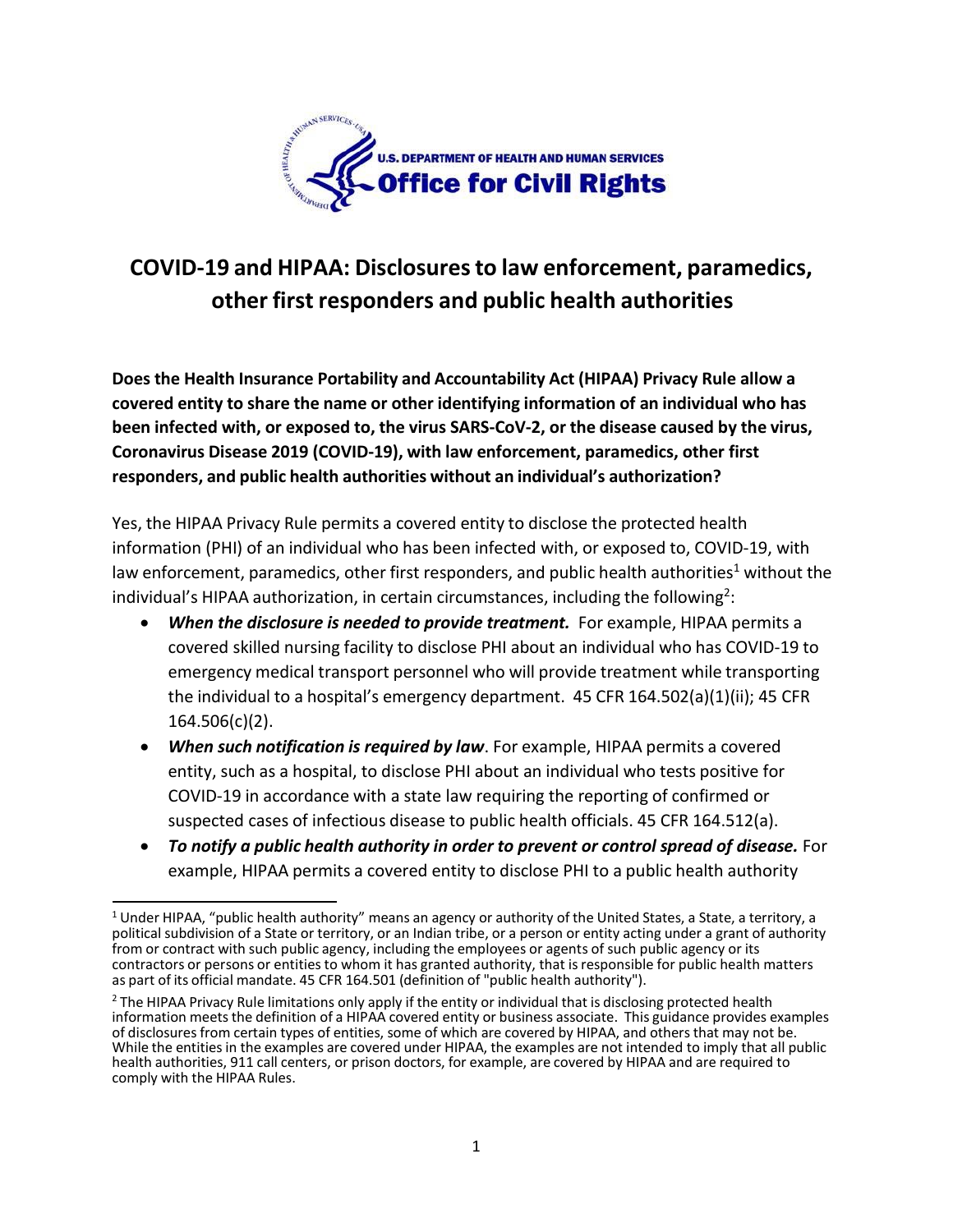(such as the Centers for Disease Control and Prevention (CDC), or state, tribal, local, and territorial public health departments) that is authorized by law to collect or receive PHI for the purpose of preventing or controlling disease, injury, or disability, including for public health surveillance, public health investigations, and public health interventions. 45 CFR 164.512(b)(1)(i); *see also* 45 CFR 164.501 (providing the definition of "public health authority").

- *When first responders may be at risk of infection.* A covered entity may disclose PHI to a first responder who may have been exposed to COVID-19, or may otherwise be at risk of contracting or spreading COVID-19, if the covered entity is authorized by law, such as state law, to notify persons as necessary in the conduct of a public health intervention or investigation. For example, HIPAA permits a covered county health department, in accordance with a state law, to disclose PHI to a police officer or other person who may come into contact with a person who tested positive for COVID-19, for purposes of preventing or controlling the spread of COVID-19. 45 CFR 164.512(b)(1)(iv).
- *When the disclosure of PHI to first responders is necessary to prevent or lessen a serious and imminent threat to the health and safety of a person or the public*. A covered entity may disclose PHI to prevent or lessen a serious and imminent threat to a person or the public, when such disclosure is made to someone they believe can prevent or lessen the threat, which may include the target of the threat. For example, HIPAA permits a covered entity, consistent with applicable law and standards of ethical conduct, to disclose PHI about individuals who have tested positive for COVID-19 to fire department personnel, child welfare workers, mental health crisis services personnel, or others charged with protecting the health or safety of the public if the covered entity believes in good faith that the disclosure of the information is necessary to prevent or minimize the threat of imminent exposure to such personnel in the discharge of their duties. 45 CFR 164.512(j)(1).
- *When responding to a request for PHI by a correctional institution or law enforcement official having lawful custody of an inmate or other individual,* if the facility or official represents that the PHI is needed for:
	- o providing health care to the individual;
	- o the health and safety of the individual, other inmates, officers, employees and others present at the correctional institution, or persons responsible for the transporting or transferring of inmates;
	- o law enforcement on the premises of the correctional institution; or
	- $\circ$  the administration and maintenance of the safety, security, and good order of the correctional institution.

For example, HIPAA permits a covered entity, such as a physician, located at a prison medical facility to share an inmate's positive COVID-19 test results with correctional guards at the facility for the health and safety of all people at the facility. 45 CFR 164.512(k)(5).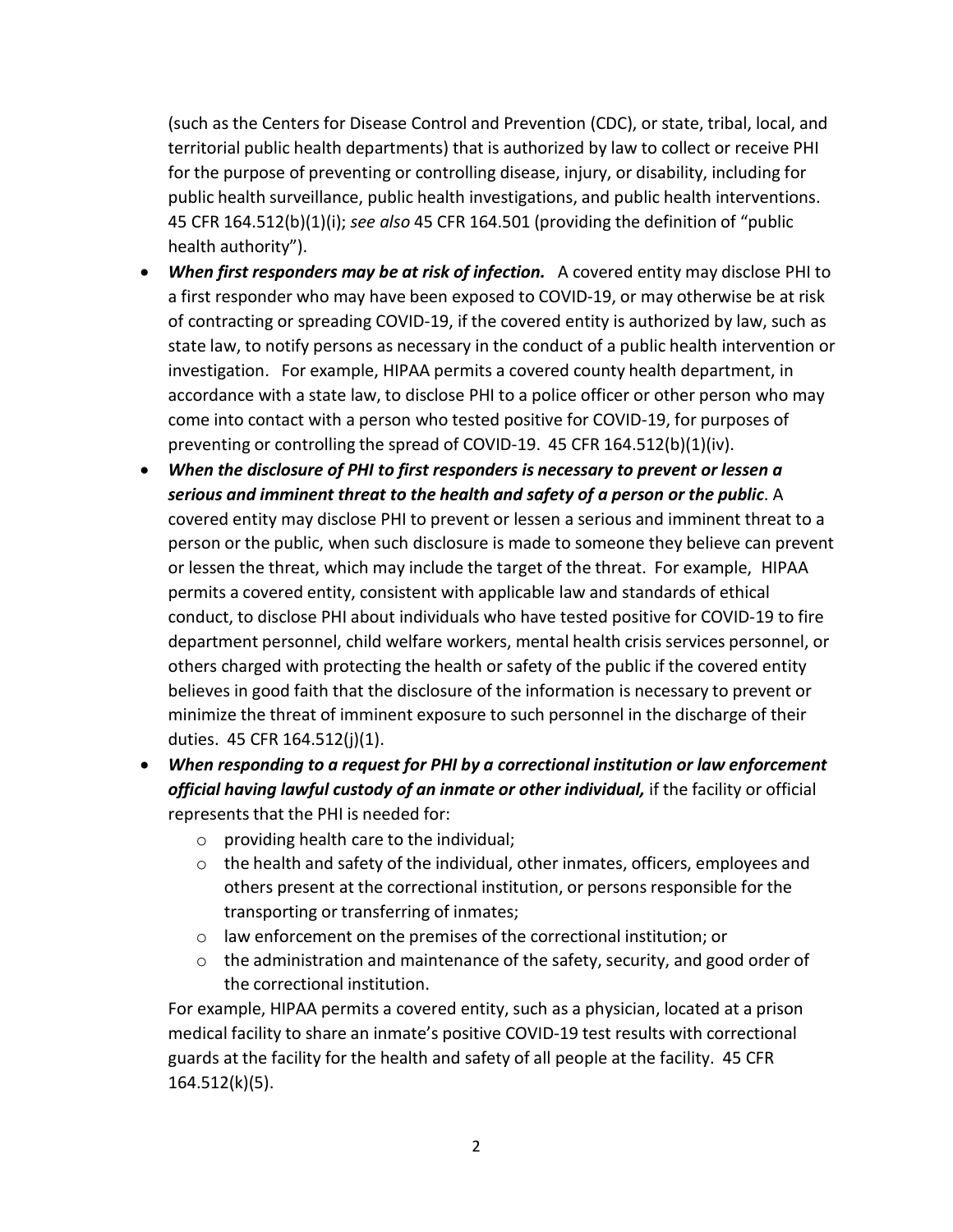*General Considerations*: Except when required by law, or for treatment disclosures, a covered entity must make reasonable efforts to limit the information used or disclosed under any provision listed above to that which is the "minimum necessary" to accomplish the purpose for the disclosure. 45 CFR 164.502(b).

In some cases, more than one provision of the HIPAA Privacy Rule may apply to permit a particular use or disclosure of PHI by a covered entity. The illustrative examples below involve uses and disclosures of PHI that are permitted under 45 CFR 164.512(a), 164.512(b)(1), and/or 164.512(j)(1), depending on the circumstances.

## **ADDITIONAL EXAMPLES**:

 **Example**: A covered entity, such as a hospital, may provide a list of the names and addresses of all individuals it knows to have tested positive, or received treatment, for COVID-19 to an EMS dispatch for use on a per-call basis. The EMS dispatch (even if it is a covered entity) would be allowed to use information on the list to inform EMS personnel who are responding to any particular emergency call so that they can take extra precautions or use personal protective equipment (PPE).

**Discussion**: Under this example, a covered entity should not post the contents of such a list publicly, such as on a website or through distribution to the media. A covered entity under this example also should not distribute compiled lists of individuals to EMS personnel, and instead should disclose only an individual's information on a per-call basis. Sharing the lists or disclosing the contents publicly would not ordinarily constitute the minimum necessary to accomplish the purpose of the disclosure (*i.e.,* protecting the health and safety of the first responders from infectious disease for each particular call).

 **Example**: A 911 call center may ask screening questions of all callers, for example, their temperature, or whether they have a cough or difficulty breathing, to identify potential cases of COVID-19. To the extent that the call center may be a HIPAA covered entity, the call center is permitted to inform a police officer being dispatched to the scene of the name, address, and screening results of the persons who may be encountered so that the officer can take extra precautions or use PPE to lessen the officer's risk of exposure to COVID-19, even if the subject of the dispatch is for a non-medical situation.

**Discussion**: Under this example, a 911 call center that is a covered entity should only disclose the minimum amount of information that the officer needs to take appropriate precautions to minimize the risk of exposure. Depending on the circumstances, the minimum necessary PHI may include, for example, an individual's name and the result of the screening.